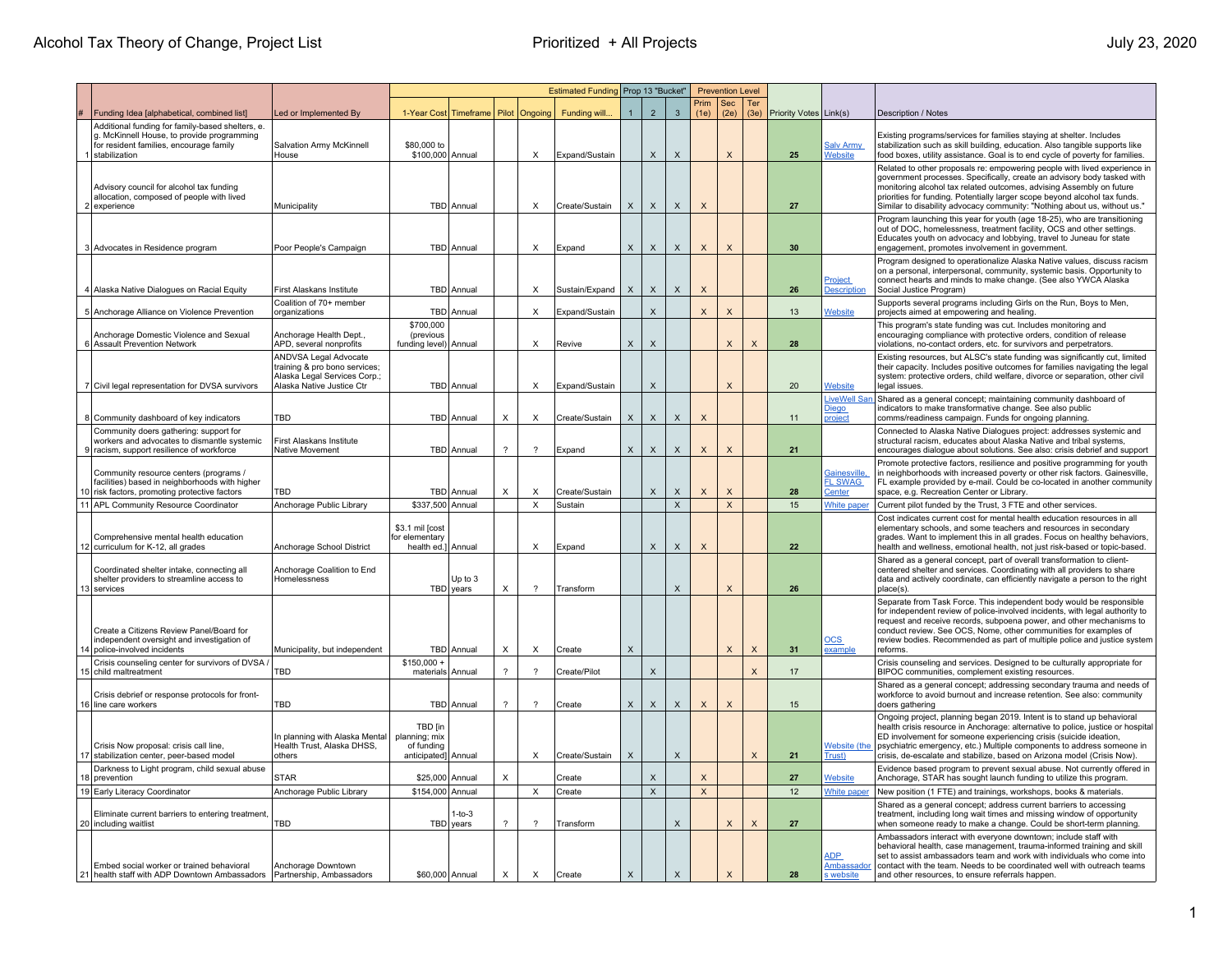| Estimated Funding Prop 13 "Bucket"<br><b>Prevention Level</b>                                                                                       |                                                                                      |                                            |                |                |                           |                |          |                           |              |                           |                         |                           |                          |                                                      |                                                                                                                                                                                                                                                                                                             |
|-----------------------------------------------------------------------------------------------------------------------------------------------------|--------------------------------------------------------------------------------------|--------------------------------------------|----------------|----------------|---------------------------|----------------|----------|---------------------------|--------------|---------------------------|-------------------------|---------------------------|--------------------------|------------------------------------------------------|-------------------------------------------------------------------------------------------------------------------------------------------------------------------------------------------------------------------------------------------------------------------------------------------------------------|
|                                                                                                                                                     |                                                                                      |                                            |                |                |                           |                |          |                           |              | <sup>2</sup> rim          | <b>Sec</b>              | Ter                       |                          |                                                      |                                                                                                                                                                                                                                                                                                             |
| Funding Idea [alphabetical, combined list]                                                                                                          | Led or Implemented By                                                                | 1-Year Cost Timeframe   Pilot              |                |                | <b>Ongoing</b>            | Funding will.  |          | $\overline{2}$            | $\mathbf{3}$ | (1e)                      | (2e)                    | (3e)                      | Priority Votes   Link(s) |                                                      | Description / Notes                                                                                                                                                                                                                                                                                         |
| Establish an Anchorage Children's Cabinet<br>22 (advisory group on children's issues)                                                               | Municipality                                                                         |                                            | TBD Annual     |                | Х                         | Create         |          | X                         |              | X                         |                         |                           | 11                       |                                                      | State does not have a similar entity. Group composed of diverse views<br>(parents, providers, other expertise) to advise the Muni and monitor key<br>indicators related to children's health and well-being. See also proposals<br>and comments integrating underrepresented voices in formal structures.   |
| Expand capacity of 72-hour detox centers, with<br>direct connection to housing to support<br>23 recovery                                            | Southcentral Foundation and<br>Alaska Regional have facilities                       |                                            | TBD Annual     |                | Х                         | Expand         |          |                           | $\mathsf X$  |                           |                         | $\boldsymbol{\mathsf{X}}$ | 38                       |                                                      | More capacity for 72-hour detox, followed by referral to longer-term<br>treatment or housing options.                                                                                                                                                                                                       |
| 24 Expand Family Wellness Warriors program                                                                                                          | Southcentral Foundation                                                              | \$200,000 Annual                           |                |                | X                         | Expand         |          | $\times$                  |              |                           | $\times$                |                           | 11                       |                                                      | Existing program; difficult to fund via Medicaid reimbursement, as it is not<br>a traditional behavioral health program. Has been successful.                                                                                                                                                               |
| 25 Expand Head Start / Early Head Start services                                                                                                    | Kids Corp Inc. + RurAL CAP,<br>current H.S. providers                                |                                            | TBD Annual     |                | X                         | Expand/Sustain |          | X                         |              | $\times$                  | X                       |                           | 23                       |                                                      | Existing programs, includes family services and services targeted to<br>DVSA/ child maltreatment risk factors                                                                                                                                                                                               |
| Expand Imagination Library program providing<br>26 books to new families with young children                                                        | Best Beginnings                                                                      | \$200,000 Annual                           |                |                | Х                         | Expand         |          | $\boldsymbol{\mathsf{X}}$ |              | $\boldsymbol{\mathsf{X}}$ |                         |                           | $10$                     | <u>Website</u>                                       | Existing program (part of national Dolly Parton Fdn initiative). Currently<br>serving 8,500 children (approx. 1/4 of total population), would double<br>existing service. Targets households in specific neighborhoods based on<br>socioeconomic disparities.                                               |
| Expand or better integrate fee-based and Title<br>1 eligible pre-K programs, to include<br>socioeconomically diverse kids in same<br>27 classrooms  | TBD: ASD and any other pre-<br>K providers                                           |                                            | TBD Annual     | X              | Х                         | Create/Expand  |          | X                         |              | X                         |                         |                           | 14                       |                                                      | Shared as a general concept; intent is to increase access to and subsidize<br>cost of pre-K, currently split among Title 1 programs and private fee-based<br>child care. Integrating kids from diverse backgrounds/experiences is<br>beneficial for all. Sliding-scale type model could support more slots. |
| Expand or replicate Chanlyut program, reentry<br>28 recovery and employment program                                                                 | Cook Inlet Tribal Council                                                            |                                            | TBD Annual     |                | X                         | Expand         | $\times$ |                           | X            |                           | X                       |                           | 8                        | Program                                              | Existing recovery and reentry program with training, transitional housing<br>and employment readiness. Includes employment with commercial<br>enterprises run through the program by peers. Could be replicated.                                                                                            |
| Expand pre-K in Title 1 schools (clear waitlist)<br>29 Proposed by Mayor's Office in January 2020                                                   | Anchorage School District                                                            | $\sim$ \$3.1 mil Annual                    |                |                | X                         | Expand         |          | $\boldsymbol{\mathsf{X}}$ |              | X                         |                         |                           | 26                       | <b>DRAFT</b><br>(1/2020)                             | One of initial ideas for use of alcohol tax funds. Current waitlist is approx.<br>700 kids, would expand existing pre-K programs in Title 1 schools.                                                                                                                                                        |
| Expand state-funded healthy relationships<br>30 program for youth (includes Fourth R program)                                                       | Alaska Dept Health and Social<br>Services, Public Health<br>Division                 |                                            | TBD Annual     |                | Х                         | Expand/Sustain |          | $\mathsf X$               |              | X                         |                         |                           | 17                       | <b>Nebsite</b>                                       | Designed to prevent bullying and other violence among youth. Existing<br>program, specifics weren't given in the meeting about how to expand this.                                                                                                                                                          |
| Expand Willa's Way transitional housing<br>31 program for DVSA survivors                                                                            | Southcentral Foundation and<br>AWAIC                                                 | \$250,000 Annual                           |                |                | X                         | Expand         |          | $\times$                  |              |                           |                         | X                         | 10                       | Website                                              | Transitional housing program for Alaska Native (Al/AN) DVSA survivors.<br>Housing, 24-hr crisis response, case mgmt, beh health services. AWAIC<br>provides facility, SCF most services. Successful program.                                                                                                |
| 32 Facilitate Attuned Interactions (FAN) Training                                                                                                   | None currently; initial training<br>by Erikson Institute                             | \$30,000 (2<br>AK-based<br>trainers)       | $ 1-to-3$ year | X              |                           | Create         |          | X                         |              |                           | X                       |                           | $\bf 8$                  | Website                                              | Currently used in Fairbanks (TCC, Fairbanks Native Assn). Could be initial<br>training, with train-the-trainer model to sustain. Supports skill-building for<br>families with substance misuse; assesss home-visiting workforce.                                                                            |
| Focused interventions to mitigate negative<br>impacts of COVID-19 on student learning,<br>33 during medium- to high-risk operations                 | Anchorage School District,<br>with other partners?                                   | TBD [CARES Short<br>Act eligible?] Term    |                | X              |                           | Create         |          | $\times$                  |              | $\mathsf{x}$              |                         |                           | 11                       |                                                      | Shared as a general concept; could be funded via CARES Act if spent in<br>2020 and directly related to COVID-19                                                                                                                                                                                             |
| Home Base program: cultural learning,<br>understanding roots & history, mentorship and<br>34 scholarship prep academy                               | Alaska Black Caucus<br>Shiloh Church<br>Several other orgs                           | \$200,000 Annual                           |                |                | Х                         | Revive/Sustain |          | $\boldsymbol{\mathsf{X}}$ |              | $\boldsymbol{\mathsf{X}}$ |                         |                           | 16                       |                                                      | Program formerly funded by the state. Program based at a center,<br>includes emphasis on understanding cultural identity, history and roots;<br>empowering youth to understand who they are as foundation for success.                                                                                      |
| Host homes programs for adults, youth, older<br>35 people, variety of possible combinations                                                         | Beacon Hill host homes<br><b>Choosing Our Roots</b><br>(see Village to Village also) |                                            | TBD Annual     | X              | X                         | Expand         |          | X                         | $\times$     | $\times$                  | $\times$                |                           | 20                       | Choosing<br><b>Our Roots</b><br>(example<br>program) | Similar to peer-to-peer programs above. Host homes connect individuals<br>at household level, also address homelessness (youth, other populations).<br>Can be formal program or informal network.                                                                                                           |
| mplement risk-based behavioral health<br>36 reimbursement for home based family services                                                            | None currently; could be<br>Southcentral Fdn, other beh<br>health providers          | $$300,000$ ~3 years                        |                | $\pmb{\times}$ |                           | Create         |          | $\mathsf X$               | $\mathsf X$  | $\mathsf X$               | $\overline{\mathsf{x}}$ |                           | 18                       |                                                      | (multiple possible models) Related to 1115 Medicaid waiver, new billable<br>services; concept of piloting new program, then sustaining with Medicaid<br>funds when established.                                                                                                                             |
| Implement scan card system for all agencies<br>and clients at shelters, day centers and other<br>37 points of access                                | Anchorage Coalition to End<br>Homelessness                                           | \$2,500<br>(current cost<br>at BFS) Annual |                |                | Х                         | Expand         |          |                           | $\mathsf X$  |                           | $\times$                |                           | 9                        |                                                      | Existing pilot program, part of client-centered approach to shelter and<br>services for people experiencing homelessness. Allows for coordinated<br>reservation of shelter beds, referral to one place, helping client maintain<br>relationship with agencies, and better data collection. Low-cost system. |
| ncrease number of Empowering Choice<br>38 housing vouchers for DVSA survivors                                                                       | AHFC administer vouchers,<br>STAR and AWAIC provide<br>referrals                     | \$516,300 Annual                           |                |                | $\boldsymbol{\mathsf{x}}$ | Expand         |          | $\boldsymbol{\mathsf{X}}$ |              |                           | X                       | $\boldsymbol{\mathsf{X}}$ | 18                       | <u>Website</u>                                       | Currently have 100 vouchers for DVSA survivors, and a 6-month waiting<br>list. This would expand more vouchers and increase number of<br>households served at once.                                                                                                                                         |
| Increase racial, ethnic and other dimensions of<br>39 diversity within APD staff and ASD SROs                                                       | <b>APD</b><br>Anchorage School District                                              |                                            | TBD Annual     | $\overline{?}$ | $\overline{\mathcal{L}}$  | Transform      | $\times$ |                           |              | $\times$                  |                         |                           | 18                       |                                                      | Formalized or institutionalized methods for increasing diversity in the<br>police and public safety workforce. Recommended as part of multiple<br>police and justice system reforms.                                                                                                                        |
| Launch or pilot funding for potentially-<br>sustainable new behavioral health services<br>supported by 1115 Medicaid waiver billable<br>40 services | (grants to individual projects)                                                      | \$1 million vears                          | Up to 3        | X              |                           | Create         |          |                           | X            | $\times$                  | $\mathsf X$             | $\boldsymbol{\mathsf{X}}$ | 19                       | 1115 waiver<br><u>overview</u>                       | Shared as a general concept: pilot or launch funding to support initial<br>operations of new models that can eventually be sustained with Medicaid<br>reimbursement for behavioral health services, possible via 1115 waiver<br>implemented 2020. Requires startup funding to make programs work.           |
| Literacy and remediation education services for<br>41 children involved with OCS                                                                    | TBD                                                                                  |                                            | TBD Annual     | $\mathcal{P}$  | $\overline{\phantom{a}}$  | Create/Pilot   |          | X                         |              | X                         | $\times$                |                           | 10                       |                                                      |                                                                                                                                                                                                                                                                                                             |
| Mandatory cultural and trauma-informed<br>42 training for all APD staff                                                                             | APD<br>(Trainings by third party)                                                    |                                            | TBD Annual     |                | Х                         | Create         | X        |                           |              | X                         |                         |                           | 20                       |                                                      | May include multiple programs, e.g. Shoot Don't Shoot. APD conducts<br>Reality Based Training, this would expand and provide third party training.<br>Recommended as part of multiple police and justice system reforms.                                                                                    |
| Net 2 Ladder program, employment and skill-<br>43 building for people experiencing homelessness                                                     | Nine Star, Christian Health<br>Associates, etc.                                      | \$300,000 Annual                           |                |                | X                         | Expand/Sustain |          |                           | X            |                           | X                       |                           | 6                        | <b>Description</b>                                   | Existing employment program for people experiencing homelessness,<br>proposed expansion. Could serve additional 1,000 job seekers with<br>additional funding.                                                                                                                                               |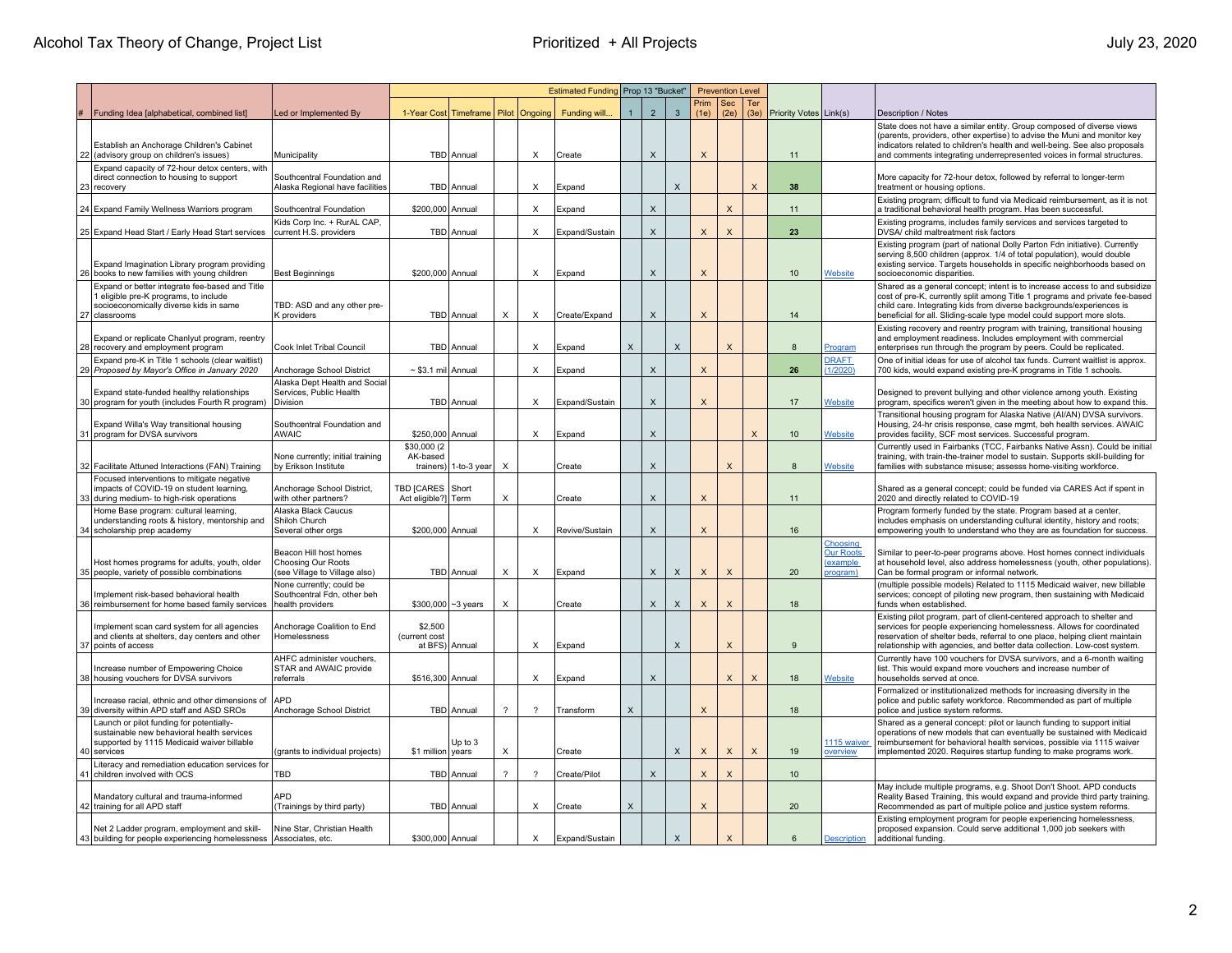|    |                                                                                                                                                                        | Estimated Funding Prop 13 "Bucket"<br><b>Prevention Level</b>                                                                     |                                                                 |                                           |                          |                          |                        |                           |                           |                           |                           |                           |                           |                        |                                                |                                                                                                                                                                                                                                                                                                                                                                                                                                                                                                                                                     |
|----|------------------------------------------------------------------------------------------------------------------------------------------------------------------------|-----------------------------------------------------------------------------------------------------------------------------------|-----------------------------------------------------------------|-------------------------------------------|--------------------------|--------------------------|------------------------|---------------------------|---------------------------|---------------------------|---------------------------|---------------------------|---------------------------|------------------------|------------------------------------------------|-----------------------------------------------------------------------------------------------------------------------------------------------------------------------------------------------------------------------------------------------------------------------------------------------------------------------------------------------------------------------------------------------------------------------------------------------------------------------------------------------------------------------------------------------------|
|    | Funding Idea [alphabetical, combined list]                                                                                                                             | Led or Implemented By                                                                                                             | 1-Year Cost Timeframe   Pilot                                   |                                           |                          | Ongoing                  | Funding will.          | $\overline{1}$            | $\overline{2}$            | $\mathbf{3}$              | Prim<br>(1e)              | Sec<br>(2e)               | Ter<br>(3e)               | Priority Votes Link(s) |                                                | <b>Description / Notes</b>                                                                                                                                                                                                                                                                                                                                                                                                                                                                                                                          |
|    | Ongoing public campaign to build community<br>readiness and support for positive change<br>[could include dashboard project as part of this<br>44 work]                | TBD                                                                                                                               | \$500,000 Annual                                                |                                           | $\times$                 | $\times$                 | Create/Sustain         | $\times$                  | $\times$                  | $\times$                  | $\times$                  |                           |                           | 9                      | <b>LiveWell Sar</b><br><b>Diego</b><br>project | Shared as a general concept: taking concepts in this short-term project to<br>build sustainable model. Includes community awareness, education,<br>building readiness for transformative change. San Diego example shared<br>for this overall model, common indicators, communications with public.                                                                                                                                                                                                                                                 |
|    | Operations funding for 3 shelters and treatment<br>facility proposed for purchase in summer 2020.<br>45 Proposed by Mayor's office in June 2020                        | Municipality<br>Operated via RFP & third<br>party contracts                                                                       | \$7 million<br>(total)<br>\$4.5 million<br>(alcohol tax) Annual |                                           |                          | $\times$                 | Create/Sustain         |                           |                           | $\boldsymbol{\mathsf{X}}$ |                           | $\mathsf X$               | $\boldsymbol{\mathsf{X}}$ | 24                     |                                                | Related to proposed purchase of 4 buildings using CARES Act funding.<br>Current proposal is to allocate \$4.5 million annually from total revenue to<br>support ongoing operations. Treatment center would be funded via MLP<br>sale funding. Also proposing funds from philanthropic/grant sources.                                                                                                                                                                                                                                                |
|    | Operations funding for client-centered,<br>coordinated shelter system: includes day<br>services, relationship building, overnight<br>46 beds/units                     | Anchorage Coalition to End<br>Homelessness<br>Covenant House (youth<br>model)                                                     |                                                                 | TBD Annual                                | X                        | X                        | Transform/Sust<br>lain |                           |                           | $\boldsymbol{\mathsf{X}}$ |                           | $\boldsymbol{\mathsf{X}}$ | $\times$                  | 23                     |                                                | Shared as a general concept; Muni and partners working to transform<br>shelter system to be client-centered, and prioritizing life and safety needs<br>for shelter under COVID. Covenant House model has been effective for<br>youth. Part of ACEH gap analysis & priorities recommended in July 2020.                                                                                                                                                                                                                                              |
| 47 | Operations funding for updated Clitheroe<br>treatment center (drug and alcohol treatment)                                                                              | Salvation Army                                                                                                                    | \$1 million Term                                                | Short                                     | X                        |                          | Transform              |                           |                           | X                         |                           |                           | $\times$                  | 23                     | <b>Clitheroe</b><br>Program                    | Facility by Anchorage Airport needs upgrades, could support capital<br>funding for repairs and upgrade. Expansion of 60 beds. New programs<br>should be inclusive or designed for appropriate audiences (LGBTQ,<br>disability community, cultural)                                                                                                                                                                                                                                                                                                  |
|    | Outreaching Lives project, homelessness<br>48 outreach and support services                                                                                            | Sean Sullivan (proposal)                                                                                                          |                                                                 | TBD Annual                                | X                        | х                        | Create                 | X                         |                           | $\boldsymbol{\mathsf{X}}$ |                           | X                         | $\boldsymbol{\mathsf{x}}$ | $\overline{7}$         | <b>Description</b>                             | Proposed suite of outreach services, mail service, transportation, other<br>supports to assist clients experiencing homelessness.                                                                                                                                                                                                                                                                                                                                                                                                                   |
|    | Panel or structure for encouraging innovation,<br>new models, models focused on root causes,<br>49 and operational improvements                                        | TBD                                                                                                                               |                                                                 | TBD Annual                                | Х                        | $\times$                 | Transform              | X                         | $\boldsymbol{\mathsf{X}}$ | X                         | $\boldsymbol{\mathsf{X}}$ |                           |                           | $\overline{7}$         |                                                | Shared as a general concept; could evaluate promising practices, identify<br>gaps in current resources or focus, test innovative models, and/or support<br>operational improvements for nonprofits. (Example: LEAN / Six Sigma)                                                                                                                                                                                                                                                                                                                     |
|    | Peer to peer resource program (training,<br>50 certification, employment)                                                                                              | Anchorage Public Library                                                                                                          | \$40,000 Annual                                                 |                                           | $\overline{?}$           | $\overline{\phantom{a}}$ | Create/Sustain         |                           |                           | X                         |                           | $\times$                  |                           | 15                     |                                                | Evidence based practice; embedded where people seek services. Peer-<br>based models shown to be effective and relatively low cost.                                                                                                                                                                                                                                                                                                                                                                                                                  |
|    | Peer-to-peer mentor programs to build<br>relationships among families, neighbors,<br>51 community                                                                      | Alaska Youth and Family<br>Network, other providers;<br>could also be decentralized                                               |                                                                 | TBD Annual                                | $\times$                 | Х                        | Create/Expand          |                           | $\times$                  | $\mathsf{X}$              | $\boldsymbol{\mathsf{X}}$ |                           |                           | 17                     |                                                | Shared as a general concept; support building individual relationships<br>among people, families, neighbors to promote better connectedness<br>across the community. Peer mentoring, informal networks.                                                                                                                                                                                                                                                                                                                                             |
|    | Period of Purple Crying program: reduce<br>shaken baby syndrome via educating during<br>52 pregnancy                                                                   | U.S. Military and Providence<br>offer this curriculum                                                                             |                                                                 | TBD Annual                                |                          | X                        | Expand                 |                           | $\boldsymbol{\mathsf{X}}$ |                           |                           | $\mathsf{x}$              |                           | 8                      | Website                                        | Evidence based program to prevent shaken baby syndrome (SBS) by<br>educating pregnant women/ families, creating supportive environment and<br>alternatives for responding to baby in distress.                                                                                                                                                                                                                                                                                                                                                      |
|    | Planning and analysis for alternatives to school<br>53 resource officers (SROs) in ASD schools                                                                         | Anchorage School District<br>and/or independent body                                                                              | \$200,000 years                                                 | $1-to-3$                                  | X                        |                          | Transform              | X                         |                           |                           | $\times$                  | $\times$                  |                           | $\mathbf{8}$           |                                                | Explore other effective interventions in schools to address behavior and at-<br>risk students, not SROs with punishment approach. Early involvement with<br>SROs often correlates with later justice system / corrections involvement.<br>Study and plan for change, recommendations for next steps.                                                                                                                                                                                                                                                |
| 54 | Polling, focus groups and other targeted<br>outreach to learn from and brainstorm with<br>people with lived experience: underrepresented<br>community voices.          | TBD                                                                                                                               |                                                                 | TBD   Annual                              |                          | $\times$                 | Sustain                | X                         | $\boldsymbol{\mathsf{X}}$ | $\mathsf X$               | $\mathsf X$               | $\boldsymbol{\mathsf{X}}$ |                           | 13                     |                                                | In all conversations, group stressed importance of engaging with, listening<br>to, learning from and involving in decision-making people with lived<br>experience. Engage with these perspectives to get direct guidance and<br>input on decision-making, such as program spending or priorities.<br>(Examples: DVSA survivors, houseless people, BIPOC individuals and<br>communities). Related to funds for ongoing planning.                                                                                                                     |
|    | Pooled funding for landlords/property<br>managers to address additional cleaning or<br>55 damages in unit turnover                                                     | TBD                                                                                                                               |                                                                 | TBD Annual                                |                          | X                        | Create                 |                           |                           | X                         |                           | $\mathsf X$               |                           | 11                     |                                                | Flexible funding to cover costs associated with higher-risk tenants, from<br>perspective of landlords and property managers: unit cleaning or turnover<br>costs. Mitigates perceived risks for accepting more types of tenants.                                                                                                                                                                                                                                                                                                                     |
|    | Rental assistance funds for families at risk of<br>56 eviction                                                                                                         | Lutheran Social Sycs<br>Catholic Social Svcs                                                                                      | TBD [CARES<br>Act eligible?] term?                              | Annual or<br>short                        |                          | $\times$                 | Sustain                |                           | $\times$                  | $\boldsymbol{\mathsf{X}}$ |                           | $\mathsf{X}$              |                           | 22                     |                                                | Currently rental assistance funds via CARES Act and donations. Eviction<br>prevention significant for preventing other issues, maintaining housing is<br>critical                                                                                                                                                                                                                                                                                                                                                                                   |
|    | Reorganize or integrate existing crisis response<br>teams (CORE team, mobile intervention team,<br>etc.) within Muni to ensure consistent<br>57 approach, coordination | Municipality<br>(coordinate with proposed<br>Crisis Now model as well)                                                            |                                                                 | 1-to-3 year<br>(short term<br>TBD   plan) | $\pmb{\times}$           |                          | Transform              | $\boldsymbol{\mathsf{X}}$ |                           | X                         |                           |                           | $\boldsymbol{\mathsf{X}}$ | 16                     |                                                | Multiple existing teams within Muni staff are focused on crisis response,<br>reorganize these teams to be efficient and operate in tandem with other<br>resources e.g. new Crisis Now center. Could be short-term planning funds<br>to plan reorganization, since positions already funded in 2020 budget.                                                                                                                                                                                                                                          |
|    | Reparations (intentional redistribution of<br>resources to address past wrongs) for<br>58 communities of color in Anchorage                                            | Municipality<br>Other partners                                                                                                    |                                                                 | TBD Annual                                | $\overline{\mathcal{L}}$ | $\overline{\phantom{a}}$ | Transform              | X                         | $\mathsf X$               | X                         | $\mathsf X$               | $\boldsymbol{\mathsf{X}}$ |                           | 18                     |                                                | Addressing well-established links between race-based disparities and<br>poverty, wealth, homeownership, educational attainment, etc.<br>Recommended as part of multiple police and justice system reforms.                                                                                                                                                                                                                                                                                                                                          |
|    | Restorative justice framework, to transform<br>public safety and justice approach in<br>59 Anchorage. Example: Circle Peacemaking                                      | Presencing Institute<br>Circle Peacemaking (leaders<br>Mike Jackson, Cheryl<br>Fairbanks), Alaska Native<br><b>Justice Center</b> |                                                                 | TBD Annual                                |                          | $\times$                 | Create/Sustain         | X                         |                           |                           | $\times$                  | $\boldsymbol{\mathsf{X}}$ |                           | 30                     | <b>Circle</b><br><b>Peacemakin</b>             | Restorative justice is alternative to current justice system model of<br>punishment: involves direct interaction with individual who commits a<br>harmful behavior and their community to restore balance, promote healing.<br>Circle Peacemaking is an Alaska-based model. Other restorative justice<br>models also available. Video about C.P.M. model: https://player.vimeo.<br>com/video/85293044?api=1&player_id=media-vimeo-85293044&color=<br>Presencing Institute has models for transforming justice system: https:<br>www.presencing.org/ |
|    | Revive Anchorage Community Police Relations<br>60 Task Force                                                                                                           | Municipality, APD                                                                                                                 | \$50,000 Annual                                                 |                                           |                          | $\times$                 | Revive/Sustain         | X                         |                           |                           | $\boldsymbol{\mathsf{X}}$ |                           |                           | 13                     |                                                | Task Force has existed, but needs to be re-constituted and supported.<br>Intended as a forum to improve relations and communications among APD<br>and the community. Recommended as part of multiple police and justice<br>system reforms.                                                                                                                                                                                                                                                                                                          |
|    | Set aside funds for long-term planning and<br>61 evaluation of progress                                                                                                | Anchorage Health Dept.,<br>partners                                                                                               |                                                                 | TBD   Annual                              |                          | X                        | Sustain                | $\times$                  | $\boldsymbol{\mathsf{X}}$ | $\times$                  | X                         |                           |                           | 11                     |                                                | Set aside a portion of alcohol tax funding for ongoing planning, evaluation,<br>supporting innovation and ongoing priority-setting for use of the funds in<br>future. Critical part of maintaining transparency and accountability with the<br>public on expenditure of funds, along with technical requirements for<br>reporting back annually to Assembly.                                                                                                                                                                                        |
|    | Staff a behavioral health specialist / case<br>manager at AWAIC shelter to support DVSA<br>62 survivors and families                                                   | <b>AWAIC</b>                                                                                                                      | $$125,000$ ~3 years                                             |                                           | X                        |                          | Create                 |                           | $\mathsf X$               |                           |                           | $\mathsf{X}$              | $\times$                  | 19                     |                                                | Establish a pilot program, possibly Medicaid reimburseable services could<br>sustain this in the long term.                                                                                                                                                                                                                                                                                                                                                                                                                                         |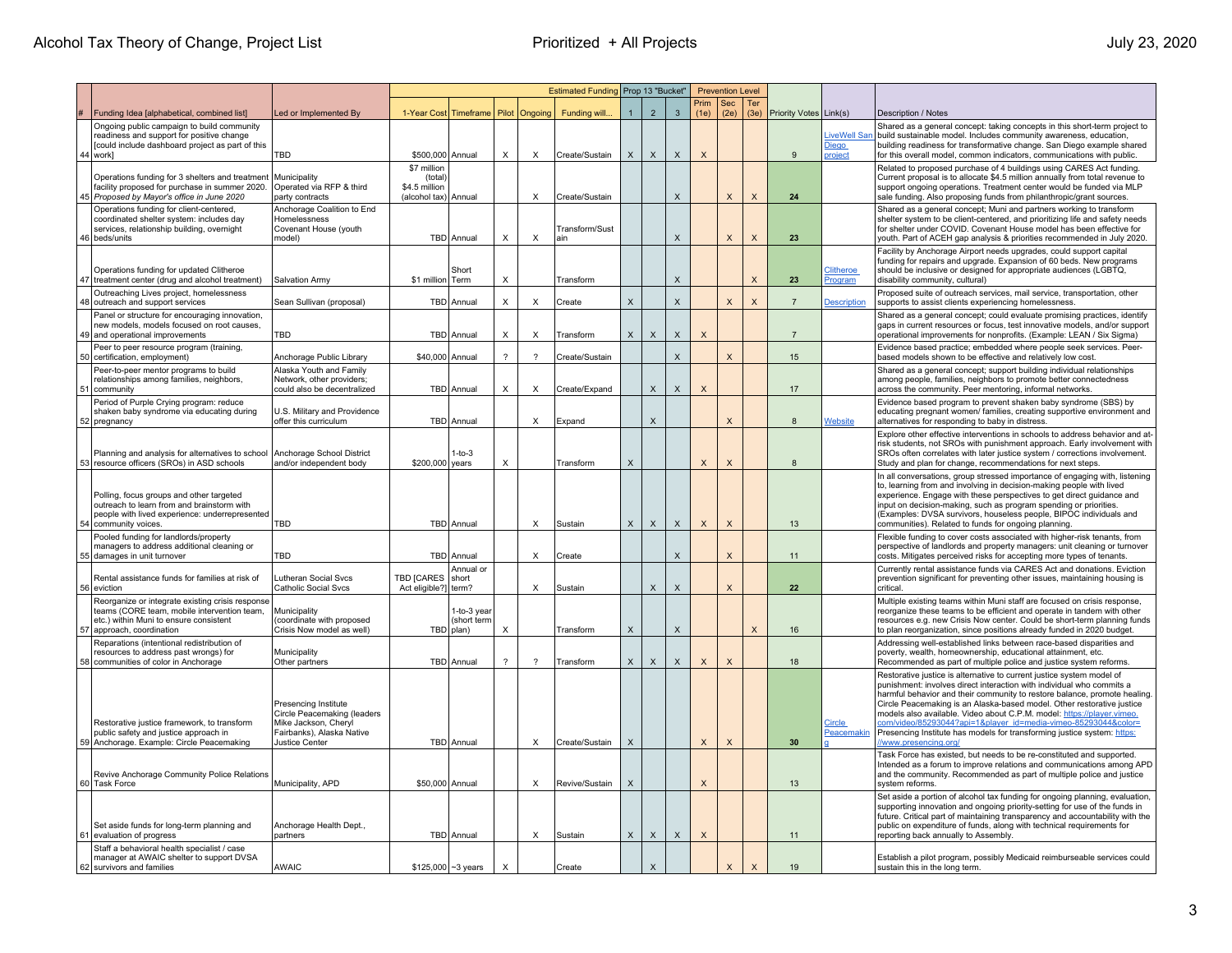|    | Estimated Funding Prop 13 "Bucket"<br><b>Prevention Level</b>                                                                                   |                                                                             |                                               |                    |                           |                           |                                |          |                                             |                     |                                   |              |                           |                             |                                       |                                                                                                                                                                                                                                                                                                                                                                                                               |
|----|-------------------------------------------------------------------------------------------------------------------------------------------------|-----------------------------------------------------------------------------|-----------------------------------------------|--------------------|---------------------------|---------------------------|--------------------------------|----------|---------------------------------------------|---------------------|-----------------------------------|--------------|---------------------------|-----------------------------|---------------------------------------|---------------------------------------------------------------------------------------------------------------------------------------------------------------------------------------------------------------------------------------------------------------------------------------------------------------------------------------------------------------------------------------------------------------|
|    |                                                                                                                                                 |                                                                             |                                               |                    |                           |                           |                                |          |                                             |                     | Prim                              | Sec          | Ter                       |                             |                                       |                                                                                                                                                                                                                                                                                                                                                                                                               |
|    | Funding Idea [alphabetical, combined list]<br>63 Support policy change in community                                                             | Led or Implemented By<br>TBD                                                | 1-Year Cost Timeframe   Pilot   Ongoing       | TBD   Annual       |                           | $\overline{\phantom{0}}$  | Funding will<br>Sustain/Expand | X        | $\overline{2}$<br>$\boldsymbol{\mathsf{X}}$ | 3 <sup>5</sup><br>X | (1e)<br>$\boldsymbol{\mathsf{X}}$ | (2e)         | (3e)                      | Priority Votes Link(s)<br>9 |                                       | Description / Notes<br>Training, technical assistance, policy advocacy to promote policy changes.<br>Can include training and educating community advocates to understand<br>and engage in government processes, as well as specific policy topics.<br>(Example: alcohol regulation and licensing; Assembly processes; land use<br>or zoning.) Could support a training structure that can address any topic. |
|    | Support rental subsidies, rapid rehousing and<br>short-term housing for people experiencing<br>64 homelessness                                  | TBD                                                                         |                                               | TBD Annual         |                           | $\times$                  | Expand/Sustain                 |          |                                             | X                   |                                   | X            |                           | 26                          |                                       | Short-term housing solutions listed are also effective for helping people out<br>of homelessness, particularly if need short-term supports only. Part of<br>ACEH gap analysis & priorities recommended in July 2020.                                                                                                                                                                                          |
|    | 65 Support social norms change in community                                                                                                     | TBD                                                                         | \$75,000 to<br>\$250,000<br>(flexible) Annual |                    | $\overline{?}$            | $\overline{\mathcal{E}}$  | Expand                         |          |                                             | X                   | $\boldsymbol{\mathsf{X}}$         |              |                           | 10                          | Example: Be<br>You<br><b>Campaign</b> | Promote positive social norms change for youth, adults. Multiple programs<br>example includes Be You campaign to promote healthy attitudes toward<br>alcohol use and normalize non-drinking for youth. Also address stigmas.                                                                                                                                                                                  |
|    | Sustain and grow adequate funding for<br>66 critically-important services                                                                       | (many providers)                                                            |                                               | TBD Annual         |                           | Х                         | Sustain/Expand                 | X        | $\times$                                    | X                   | $\boldsymbol{\mathsf{x}}$         | $\times$     |                           | 10                          |                                       | Shared as a general concept; many programs operate on thin margins or<br>loss, with little ability to grow, plan or operate sustainably. Need to<br>increase overall funding level and certainty from year to year. Need to<br>maintain skilled, committed workforce and pay wages commensurate with<br>the importance of this work. Need to support providers' work adequately.                              |
|    | Sustainable funding and incentives for<br>67 permanent supportive housing                                                                       | TBD                                                                         |                                               | TBD Annual         |                           | X                         | Expand/Sustain                 |          |                                             | X                   |                                   | $\times$     |                           | 21                          |                                       | Permanent supportive housing is an effective intervention for people<br>experiencing homelessness, who need ongoing assistance for a period of<br>time. Incentives for landlords and providers to participate, mitigate risks.<br>Part of ACEH gap analysis & priorities recommended in July 2020.                                                                                                            |
| 68 | Training and workforce development among<br>people with lived experience, to support peer-<br>based programs                                    | TBD                                                                         |                                               | TBD   Annual       | X                         | $\times$                  | Create/Expand                  | X        | X                                           | X                   | X                                 | $\times$     |                           | 21                          |                                       | See other entries re: involving and engaging with people with lived<br>experience. Peer-based programming, mentorship, connection for people<br>in crisis is critical. Supporting training and job opportunities to provide<br>guidance to peers is effective model.                                                                                                                                          |
|    | Trainings + formal structures for incorporating<br>people with lived experience into government<br>69 decision-making, boards, (multiple ideas) | Municipality                                                                |                                               | TBD Annual         |                           | $\boldsymbol{\mathsf{x}}$ | Create/Sustain                 | $\times$ | $\boldsymbol{\mathsf{X}}$                   | $\times$            | $\times$                          |              |                           | 24                          |                                       | See other entries re: involving and engaging with people with lived<br>experience. Can be through multiple means: civic processes training,<br>involving or transforming community council processes, designated seats<br>on advisory bodies, formal outreach, other methods. Effective methods<br>should be identified by community members and Muni.                                                        |
|    | Transitional housing and supports for people<br>70 returning from corrections system (reentry)                                                  | TBD                                                                         | \$600,000 to<br>\$700,000 Annual              |                    |                           | $\times$                  | Expand                         |          |                                             | $\mathsf X$         |                                   | $\mathsf{X}$ |                           | 29                          |                                       | Shared as a general concept; includes co-op living or other peer-based<br>models. Transitional housing available but limited; critically important for<br>supporting successful reentry and establishing new patterns, networks.                                                                                                                                                                              |
|    | Village to Village home sharing + neighbor<br>71 program                                                                                        | AARP and partners<br>Smartphone apps e.g. Silver<br>Nest                    |                                               | TBD $\sim$ 3 years | X                         |                           | Create                         |          | $\mathsf X$                                 | $\mathsf X$         | $\boldsymbol{\mathsf{X}}$         |              |                           | 13                          | <b>Village to</b><br>Village          | National network, AARP Alaska participating and starting up locally.<br>Seeking fiscal agent & pilot funding for this program                                                                                                                                                                                                                                                                                 |
|    | Water quality testing and monitoring in local<br>72 waterways                                                                                   | Anchorage Waterways<br>Council, others                                      |                                               | TBD Annual         | $\overline{?}$            | $\overline{\phantom{0}}$  | Expand                         |          |                                             | X                   | $\boldsymbol{\mathsf{X}}$         |              |                           | $\overline{7}$              |                                       | Funds to support ongoing water quality testing and monitor in Anchorage<br>creeks and waterways. (Presented in context of mitigating impacts of<br>unsheltered camping in public spaces).                                                                                                                                                                                                                     |
|    | 73 Youth employment, career-path programs                                                                                                       | (example, Youth Employment<br>in Parks Program with Anc<br>Park Dept)       |                                               | TBD Annual         | X                         | X                         | Create/Expand                  |          | X                                           |                     | $\boldsymbol{\mathsf{X}}$         |              |                           | 19                          | <b>YEP Parks</b><br><u>Website</u>    | Shared as a general concept; YEP offered as existing example. Need<br>programs to promote employment for youth, not just entry-level / retail /<br>low-wage jobs, but opportunities to build skills, confidence, experience and<br>expose to multiple career options.                                                                                                                                         |
|    | 74 YWCA Connect, Social Justice Program                                                                                                         | YWCA Alaska                                                                 | \$200,000 Annual                              |                    | $\mathcal{P}$             | $\gamma$                  | Create/Sustain                 | $\times$ | $\mathsf X$                                 | $\mathsf X$         | $\boldsymbol{\mathsf{X}}$         |              |                           | 14                          | <b>YWCA</b><br>Social<br>lustice page | Program of education and communication about racial equity. Trainings:<br>Social Inclusion and Equity, Micro Aggressions, Implicit Bias, Anti-Racism<br>and Whiteness, Affinity Groups; and Story Circles, Book/Film Discussions,<br>etc. (See also First Alaskans Institute programs).                                                                                                                       |
|    | Other Projects: Included after voting process was already underway but also consistent with the recommendations in the theory of change.        |                                                                             |                                               |                    |                           |                           |                                |          |                                             |                     |                                   |              |                           |                             |                                       |                                                                                                                                                                                                                                                                                                                                                                                                               |
| 75 | Scale up Youth Homelessness Demonstration<br>Project: permanency navigators, rapid<br>rehousing for youth experiencing<br>homelessness          | Covenant House, Volunteers<br>of America Alaska, Choosing<br>Our Roots      | \$500,000 Annual                              |                    |                           | Х                         | Expand                         |          | X                                           | X                   |                                   | X            | $\mathsf X$               |                             |                                       | Scale up existing funding to meet need beyond what current programs can<br>provide. Has been successful so far with existing YDHP funding.                                                                                                                                                                                                                                                                    |
|    | Add 22 studio apts (micro-units) at CHA Youth<br>76 Engagement Center                                                                           | Covenant House, Cook Inlet<br>Housing Authority                             | \$2 million Capital                           |                    | $\boldsymbol{\mathsf{X}}$ | $\times$                  | Create/Expand                  |          | $\mathsf X$                                 | $\mathsf X$         |                                   | $\times$     |                           |                             |                                       | Proposed partnership with CIHA to develop 22 studio apartments for youth<br>experiencing homelessness, adjacent to Engagement Center. Capital cost.                                                                                                                                                                                                                                                           |
|    | Increase shelter capacity for older transition<br>age youth (age 21-24), and dedicated shelter<br>77 for youth under 18                         | Covenant House                                                              | \$500,000 Annual                              |                    | Х                         | X                         | Create/Expand                  |          | X                                           | X                   |                                   | X            | $\boldsymbol{\mathsf{X}}$ |                             |                                       | Several partners. Creating dedicate space for minor youth will allow for<br>expansion to serve youth age 21-24, not currently allowed in same space<br>with minors. Additional capital cost \$1 million.                                                                                                                                                                                                      |
|    | 78 Youth Task Force support funding                                                                                                             | <b>Covenant House</b>                                                       | \$50,000 Annual                               |                    |                           | Х                         | Sustain                        |          |                                             | X                   |                                   | $\times$     |                           |                             |                                       | Existing group of youth advocates with lived experience of homelessness,<br>created as part of Youth Homelessness Demonstration Project. Funding to<br>sustain this group going forward.                                                                                                                                                                                                                      |
|    | Navigation Center for Transition Age Youth,<br>with drop-in services and referral to other<br>79 programs                                       | <b>Covenant House</b>                                                       | \$200,000 Annual                              |                    | Х                         |                           | Create                         |          | X                                           | X                   |                                   |              | X                         |                             |                                       | Next step after outreach: connect with youth, provide basic services, build<br>relationship with the goal of referring to other programs (employment,<br>education, housing, health care).                                                                                                                                                                                                                    |
|    | Provide basic services (e.g., shower and<br>hygiene facilities) for people experiencing<br>80   homelessness                                    | Model: LavaMae, San<br>Francisco                                            |                                               | TBD Annual         | Х                         | X                         | Create                         |          |                                             | X                   |                                   | $\times$     |                           |                             | LavaMae<br>program                    | Model to provide basic services for people experiencing homelessness,<br>includes mobile shower units and transforming interactions with people.<br>Operating in San Francisco and Los Angeles.                                                                                                                                                                                                               |
|    | Provide shared office space for tribal<br>governments to conduct social services<br>81 business in Anchorage                                    | Anchorage Health Dept., or<br>other municipally owned or<br>leased facility |                                               | TBD Annual         | X                         | $\times$                  | Create                         | $\times$ | $\times$                                    | X                   |                                   | $\times$     |                           |                             |                                       | Many tribes need to conduct ICWA (Indian Child Welfare Act) and other<br>business involving social services in Anchorage. Securing space to do this<br>is difficult, providing shared space for private meetings would be helpful.                                                                                                                                                                            |
|    | Family-centered service to promote self-<br>determination and choice of services, in place<br>82 of system determining interventions            | Model: Whanau-Ora, New<br>Zealand                                           |                                               | TBD Annual         | X                         | X                         | Create                         |          | $\mathsf X$                                 | $\mathsf X$         | $\mathsf{X}$                      | $\times$     |                           |                             | <b>New</b><br>Zealand,<br>Whanau-Ora  | Model serving Maori people in New Zealand, provides a menu of potential<br>services available and allows the family to choose the best path for them.<br>Versus top-down model of a service agency determining a plan.                                                                                                                                                                                        |